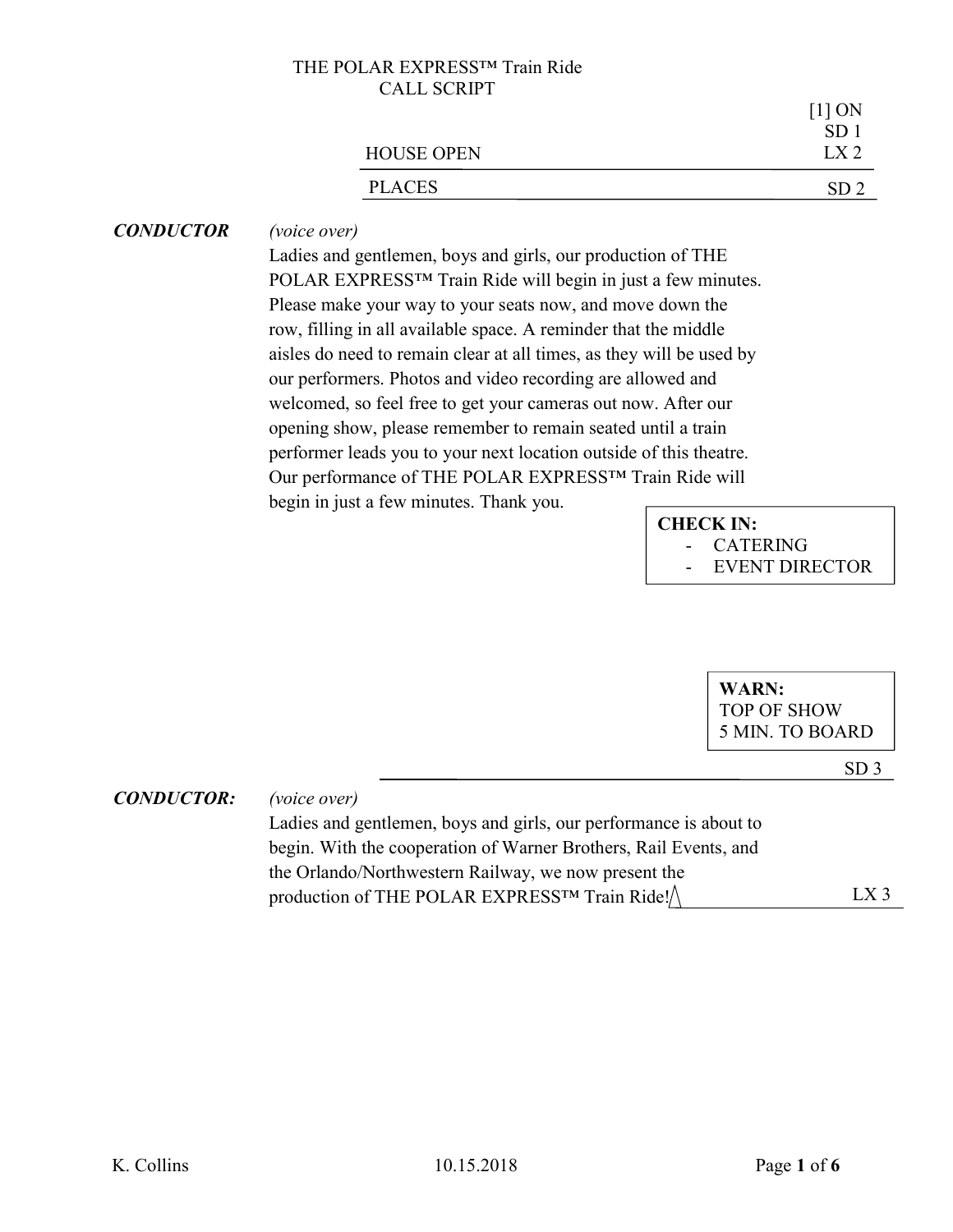# PRESHOW – SPIRIT OF THE SEASON

|                  | (count slow)                                                                                          |                 |
|------------------|-------------------------------------------------------------------------------------------------------|-----------------|
|                  | Roll into-<br>$1$ 2 3 4 5 6 7 8                                                                       |                 |
|                  | (marks moving lights)<br>2 2 3 4 5 6 7 $\overline{8}$                                                 | LX4             |
|                  | 3 2 3 4 5 6 7 8                                                                                       |                 |
|                  | 4 2 3 4 5 6 7 8                                                                                       |                 |
|                  |                                                                                                       |                 |
|                  | 1 2 3 4 5 6 7 8                                                                                       |                 |
|                  | 2 2 3 4 5 6 7 8                                                                                       |                 |
|                  |                                                                                                       |                 |
|                  | <i>(count faster)</i>                                                                                 | $[1]$ OFF       |
|                  |                                                                                                       | $LX$ 5          |
|                  | $\begin{array}{ccccccccc} 1 & 2 & 3 & 4 & 5 & 6 & 7 & 8 \\ 2 & 2 & 3 & 4 & 5 & 6 & 7 & 8 \end{array}$ |                 |
| <b>STEWARDS:</b> | IT'S THE SPIRIT OF THE SEASON                                                                         | LX 6            |
|                  | YOU CAN FEEL IT IN THE AIR                                                                            |                 |
|                  | YOU CAN FEEL IT IF YOU LISTEN                                                                         |                 |
|                  | EV'RYWHERE, SO MUCH/CARE, LIKE A PRAYER                                                               | LX 7            |
|                  | WHATAVER IT IS YOU NEED TO SHARE IT.                                                                  | LX8             |
|                  |                                                                                                       |                 |
|                  | IT'S THE SPIRIT OF THE SEASON                                                                         |                 |
|                  | (FA-LA-LA LA LA LA LA LA LA)                                                                          |                 |
|                  | YOU AN HEAR IT IN THE AIR                                                                             |                 |
|                  | (FA-LA-LA LA LA-LA-LA LA LA LA)                                                                       |                 |
|                  | PEOPLE SMILE AS THEY PASS YOU BY                                                                      | LX <sub>9</sub> |
|                  | THE DAY WILL BE HERE SOON                                                                             |                 |
|                  | DREAMS ARE DANCING IN THE CHILDREN'S EYES.                                                            | $LX$ 10         |
|                  | HEARTS ARE SINGING, BELLS ARE RINGING, TOO.                                                           |                 |
|                  | IT'S THE SPIRIT OF THE SEASON                                                                         | $LX$ 11         |
|                  | FILLING HEARTS WITH LOVE AND CARE                                                                     |                 |
|                  | LIKE A SHINING STAR IT GLISTENS,                                                                      |                 |
|                  | EV'RYWHERE, FEEL IT THERE,                                                                            |                 |
|                  | LIKE A PRAYER. 3 4 5 6 $\land$                                                                        | LX 12           |
|                  | 1 2 3 4 5 6 7 8                                                                                       |                 |
|                  | 2 2 3 4 5 6 7 8                                                                                       | $LX$ 13         |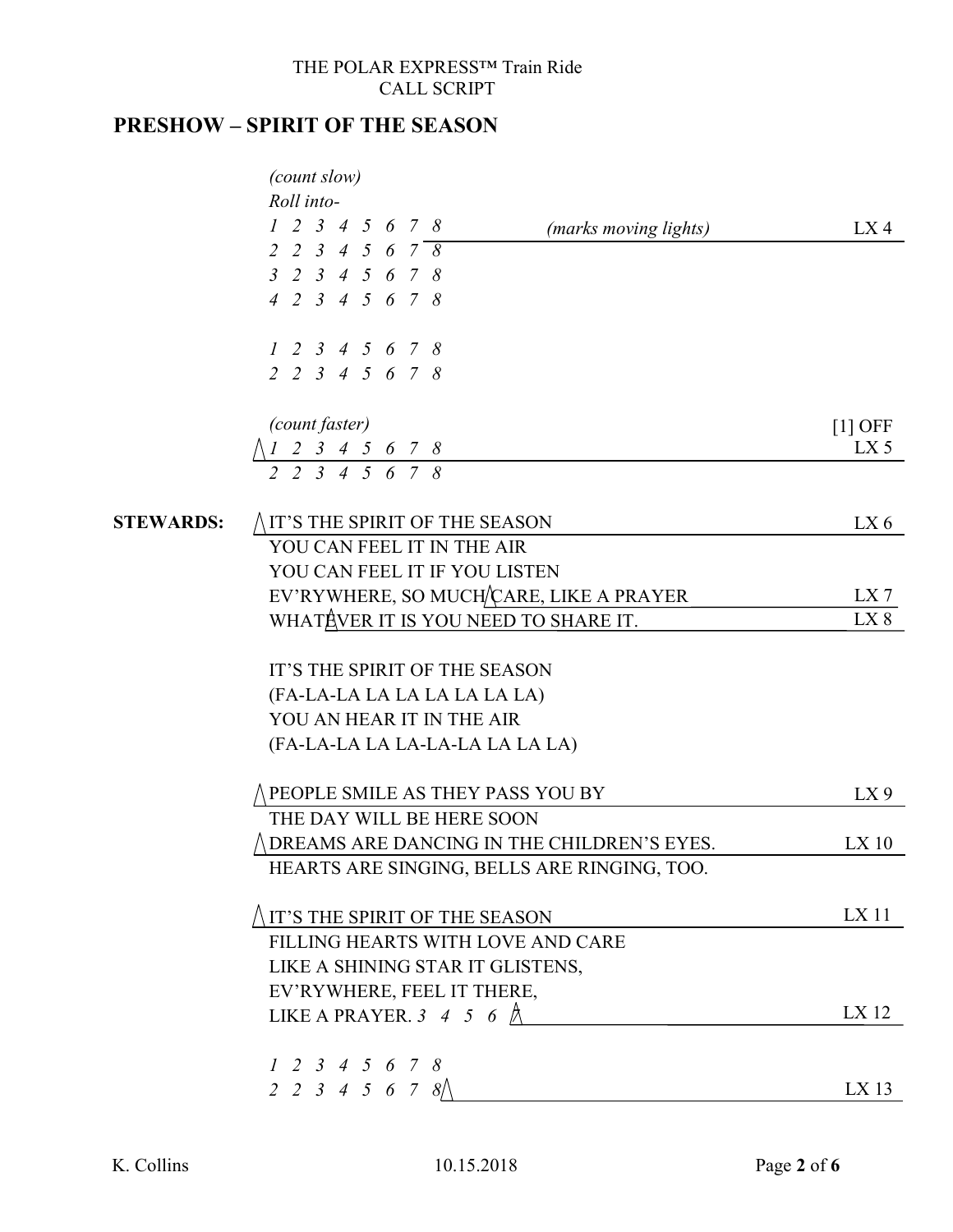| SNOW IS FALLING AS YOU RUSH DOWNTOWN                   |                     |
|--------------------------------------------------------|---------------------|
| THE CITY STARTS TO GLOW                                |                     |
| LAUGHTER MIXES WITH THE HAPPY SOUNDS                   |                     |
| HEARTS ARE SINGING, BELLS ARE RINGING, TOO             |                     |
|                                                        | $\left[3\right]$ ON |
| AT'S THE SPIRIT OF THE SEASON                          | $LX$ 14             |
| FILLING HEARTS WITH LOVE AND CARE                      |                     |
| LIKE THE SHINING STAR IT GLISTENS                      |                     |
| EV'RYWHERE, FEEL IT THERE, LIKE A PRAYER.              |                     |
| WHATEVER IT IS YOU NEED TO SHARE IT                    |                     |
|                                                        |                     |
| IT'S THE SPIRIT OF THE SEASON                          |                     |
| 5 6 7 8                                                |                     |
| YOU CAN FEEL IT IN THE AIR                             |                     |
| 5 6 7 $\sqrt{8}$                                       | [3] OFF             |
| $1 \t2 \t3 \t4 \t5 \t4 \t6 \t7 \t8 \t9 \t10 \t11 \t12$ |                     |
|                                                        |                     |
| (count slow)                                           |                     |
| 1 2 3 4 5 6 7 8 DANCERS EXIT                           | $LX$ 15             |
| $1 \t2 \t3 \t4 \t5 \t6 \t7 \t8$                        |                     |
| <i>(modulates)</i>                                     |                     |
| $1 \t2 \t3 \t4 \t5 \t6 \t7 \t8$                        |                     |
| (ahs)                                                  |                     |
| $1 2 \& 3 4 \& 5 (6 7 8)$                              |                     |
|                                                        |                     |
| Bells tinkle<br><b>VIDEO PANS TO BEDROOM</b>           | $LX$ 16             |
|                                                        |                     |
| Final chord $\wedge$                                   | LX 17               |

# BEDROOM SCENE

|          | $1\ 2\ 3\ 4\ 6\ 7\ 8$                                            | LX 18 |
|----------|------------------------------------------------------------------|-------|
| NARRATOR | <i>(voice over)</i>                                              |       |
|          | On Christmas Eve, many years ago, I lay quietly in my bed. I did |       |
|          | not rustle the sheets. I breathed slowly and silently. I was     |       |
|          | listening for a sound I was afraid I'd never hear the ringing    |       |
|          | bells of Santa's sleigh!                                         |       |
|          | Musical interlude:                                               |       |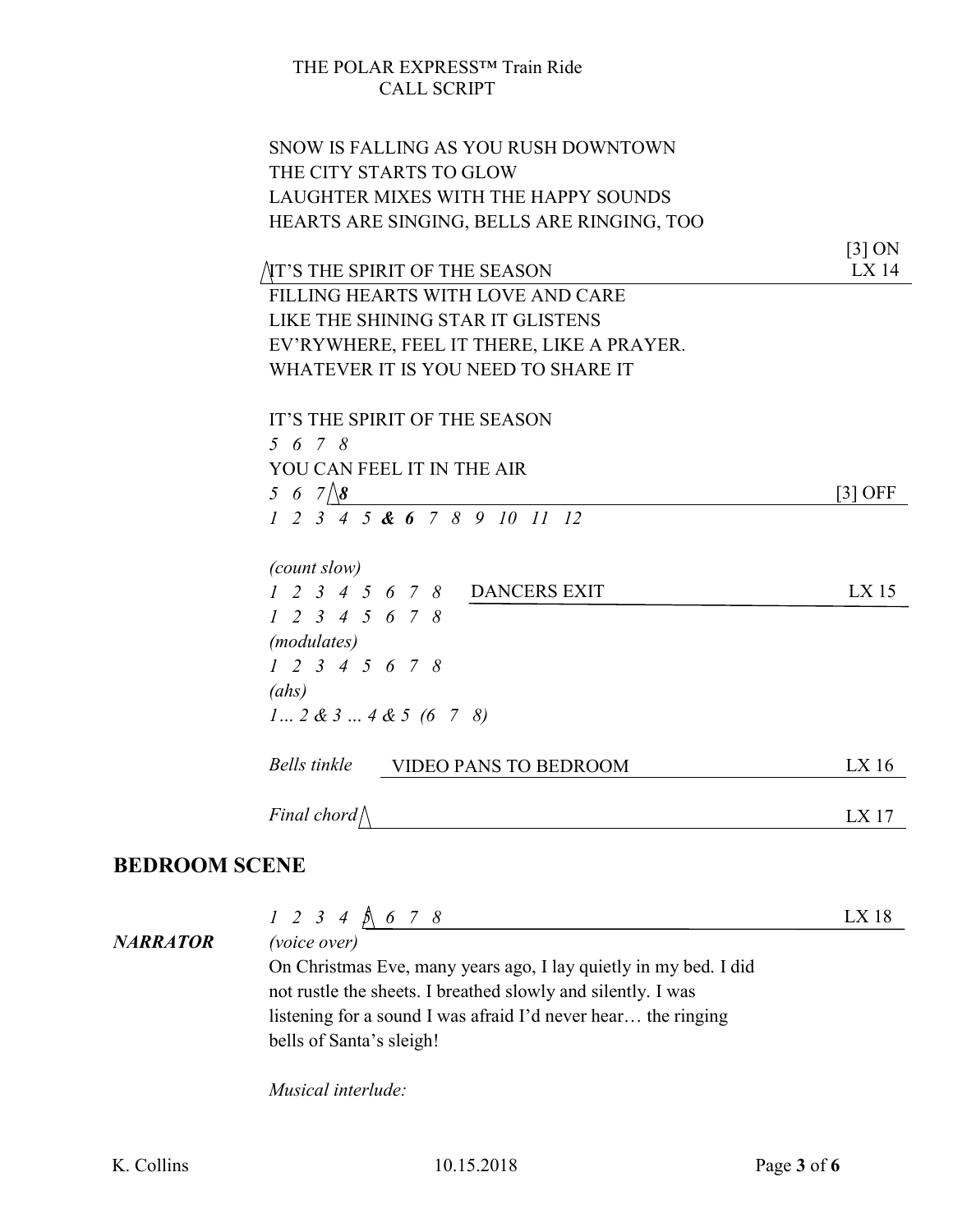|                  | $1\ 2\ 3\ 4\ 5\ 6\ 7\ 8$                                                                                              |                |
|------------------|-----------------------------------------------------------------------------------------------------------------------|----------------|
|                  | 2 2 3 4 5 $6 \wedge 7$ 8<br>HERO BOY sits up, and looks out the window.                                               | $LX$ 19        |
| <b>SISTER</b>    | They said Santa's sleigh would have to fly faster than the speed of<br>light to get to everyone's house in one night! |                |
| <b>DAD</b>       | <b>HERO BOY X TO DOOR</b><br>So?                                                                                      | LX20           |
| <b>SISTER</b>    | And to hold everyone's presents, his sled would have to be bigger<br>than an ocean liner!                             |                |
| <b>DAD</b>       | Wait, he really said that? He was just kidding you. He knows<br>there's a Santa.                                      |                |
| <b>SISTER</b>    | He said he wasn't sure. He said he wasn't sure if Santa was for<br>real.                                              |                |
| <b>DAD</b>       | Of course Santa's for real. He's as real as Christmas itself.                                                         |                |
| <b>MOM</b>       | But he won't come until you're sound asleep, young lady. Sweet<br>dreams.                                             |                |
| <b>DAD</b>       | Santa will be here before you know it, so go to sleep.                                                                |                |
|                  | Door shuts.                                                                                                           | LX21           |
|                  | Clock ticks.<br><b>HERO BOY X TO BED</b>                                                                              | LX 22          |
|                  | Clock stops.                                                                                                          |                |
|                  | Rustling begins,                                                                                                      |                |
|                  | Rustling grows.                                                                                                       | LX 23          |
|                  | Train whistle                                                                                                         | LX 24          |
|                  | Train Slows to a Stop.                                                                                                | LX 25<br>LX 26 |
| <b>CONDUCTOR</b> | All aboard! All aboard!                                                                                               |                |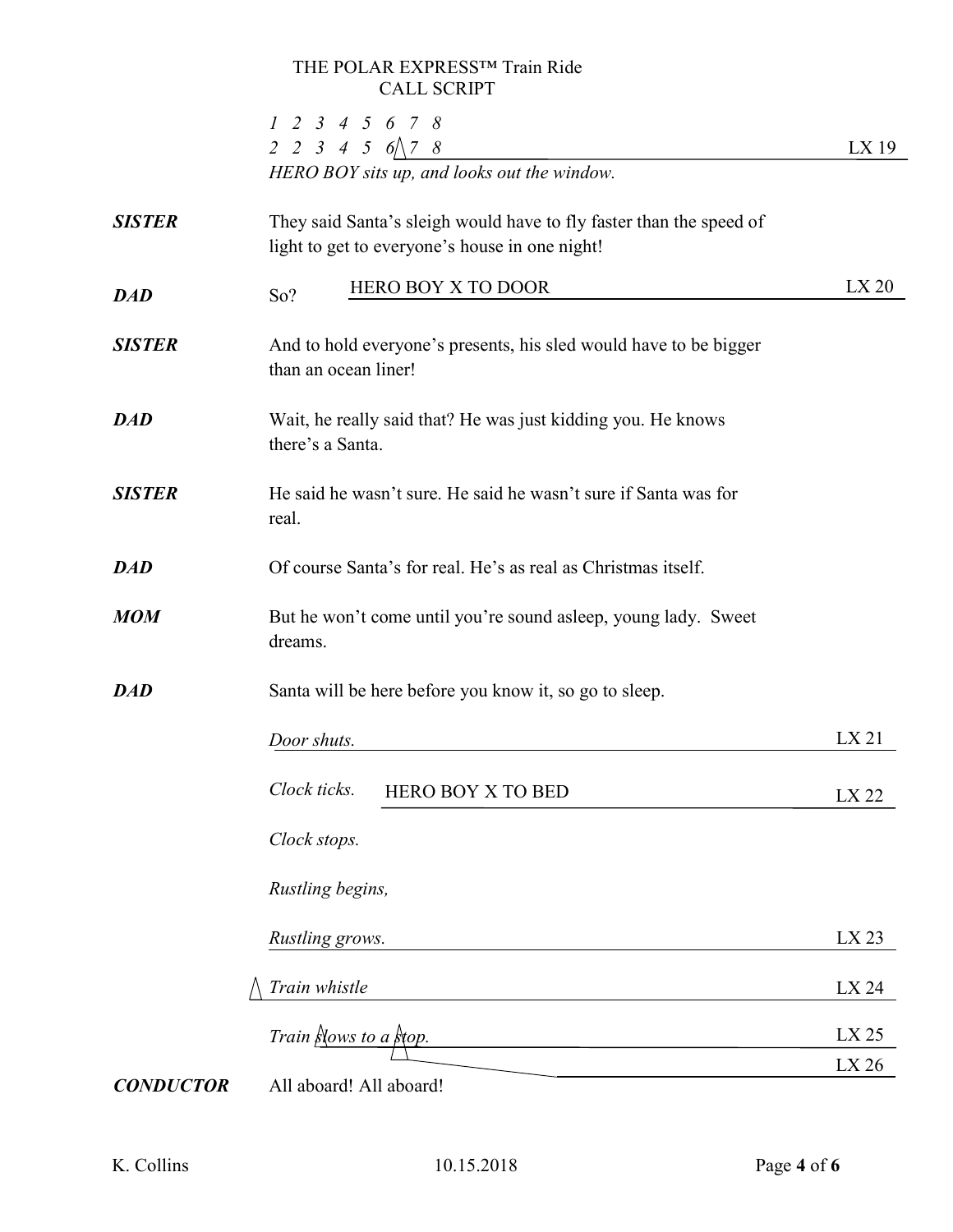# HERO BOY The... Pol.. ar... Ex... press. The Polar Express! Whoa!

| HERO BOY grabs his robe and exits through the door. |       |
|-----------------------------------------------------|-------|
| $\triangle$ HERO BOY enters the lower stage.        | LX 27 |
|                                                     |       |

I'm going to go outside and see what's going on! LX 28